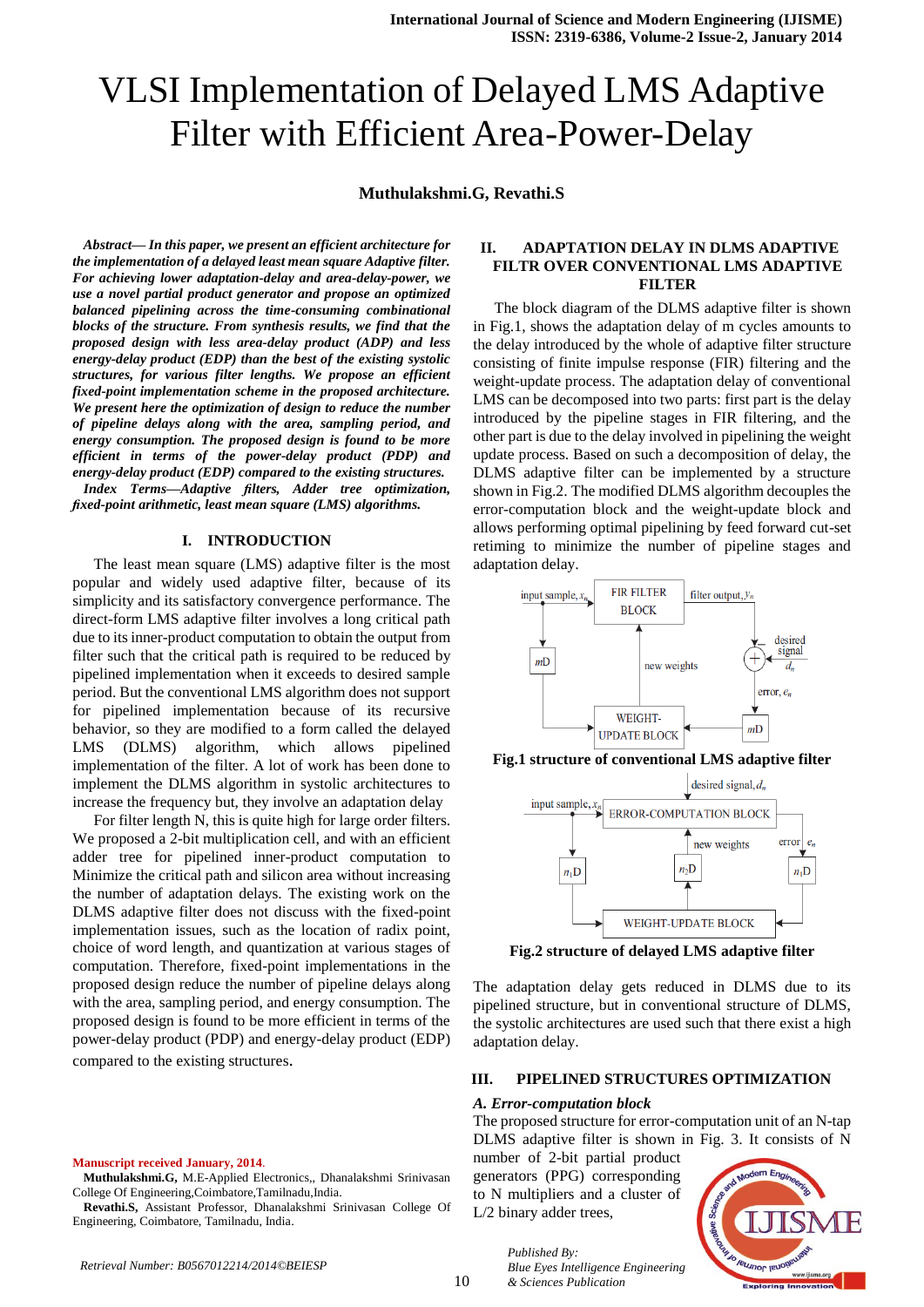followed by a single shift–add tree. Each sub block is described in detail.



**Fig.3 structure of error-computation block**

*1) Structure of PPG:* The structure of each partial product generator (PPG) is shown in Fig.4.It consists of L/2 number of 2-to-3 decoders and the equal number of AND/OR cells (AOC) Each of the 2-to-3 decoders takes a 2-bit digit (u1u0) as input and produces three outputs  $b0 = u0$ ,  $u1$ ,  $b1 = u0$  · u1. and  $b2 = u0 \cdot u1$ , such that  $b0 = 1$  for  $(u1u0) = 1$ ,  $b1 = 1$  for  $(u1u0) = 2$ , and  $b2 = 1$  for  $(u1u0) = 3$ . The decoder output b0, b1 and b2 along with w, 2w, and 3w are given to an AOC, where w, 2w, and 3w are in 2's complement representation and sign-extended to have  $(W + 2)$  bits each.



**Fig.4 structure of partial product generator**

*2) Structure of AOCs:* The structures of an AOC consists of three AND cells and two OR cells. Each AND cell takes an n-bit input and a single bit input b, also consists of n AND gates. It distributes all the n bits of input D to its n AND gates as one of the inputs. The other inputs of all the n AND gates are fed with the single-bit input b. The output of an AOC is w, 2w, and 3w corresponding to the decimal values 1, 2, and 3 of the 2-b input (u1u0). The decoder along with the AOC performs 2-bit multiplication and L/2 parallel multiplications with a 2-bit digit to produce L/2 partial products of the product word.

*3) Structure of Adder Tree:* The shifts-add operation on the partial products of each PPG gives the product value and then added all the N product values to compute the inner product output. However, the shift-add operation obtains the product value which increases the word length, and the adder size. To avoid increase in word size of the adders, we add all the N partial products of the same place value from all the N PPGs by a single adder tree. Table I shows the pipeline latches for various filter lengths.

| Table I: Location of pipeline latches for L=8, |  |
|------------------------------------------------|--|
| $N=8,16$ and $32$                              |  |

| N  |                      | <b>Error-computation block</b> | Weight-Update<br><b>Block</b><br><b>Shift-add Tree</b> |  |  |
|----|----------------------|--------------------------------|--------------------------------------------------------|--|--|
|    | Adder<br><b>Tree</b> | Shift-add<br><b>Tree</b>       |                                                        |  |  |
| 8  | Stage-2              | Stage-1 and 2                  | Stage-1                                                |  |  |
| 16 | Stage-3              | Stage-1 and 2                  | Stage-1                                                |  |  |
| 32 | Stage-3              | Stage-1 and 2                  | Stage-2                                                |  |  |

## *B. weight-update block*

The proposed structure of weight-update block is shown in Fig. 5. It performs N multiply-accumulate operations of the form  $(\mu \times e) \times x\mathbf{i} + w_i$  to update N filter weights. The step size  $\mu$  is taken as a negative power of 2 to realize the multiplication with recently available error by the shift operation. Each MAC unit performs the multiplication of the shifted value of error with the delayed input samples xi followed by the additions with the corresponding old weight values  $w_i$ . All the MAC operations are performed by N PPGs, followed by N shift–add trees. Each of the PPGs generates L/2 partial products corresponding to the product of the recently shifted error value  $\mu \times e$  with the number of 2-bit digits of the input word  $x_i$ . The sub expression can be shared across all the multipliers. This leads to a gradual reduction adder in complexity. The final outputs of MAC units constitute updated weights to be used as inputs to the error-computation block and the weight-update block for the next iteration.



**Fig.5 structure of weight-update block**

## *C. Fixed-point considerations*

The fixed-point implementation of the proposed DLMS adaptive filter shows the bit level pruning of the adder tree, to reduce the hardware complexity without the degradation of steady state MSE. For fixed-point implementation, the word lengths and radix points for input samples, weights, and internal signals are need to be decided. Fig. 6 shows the fixed-point representation of a binary number. Table II shows the fixed-representation of the desired signals; its quantization is usually given as an input. For this purpose, the

specific scaling/sign extension and truncation/zero padding are required.

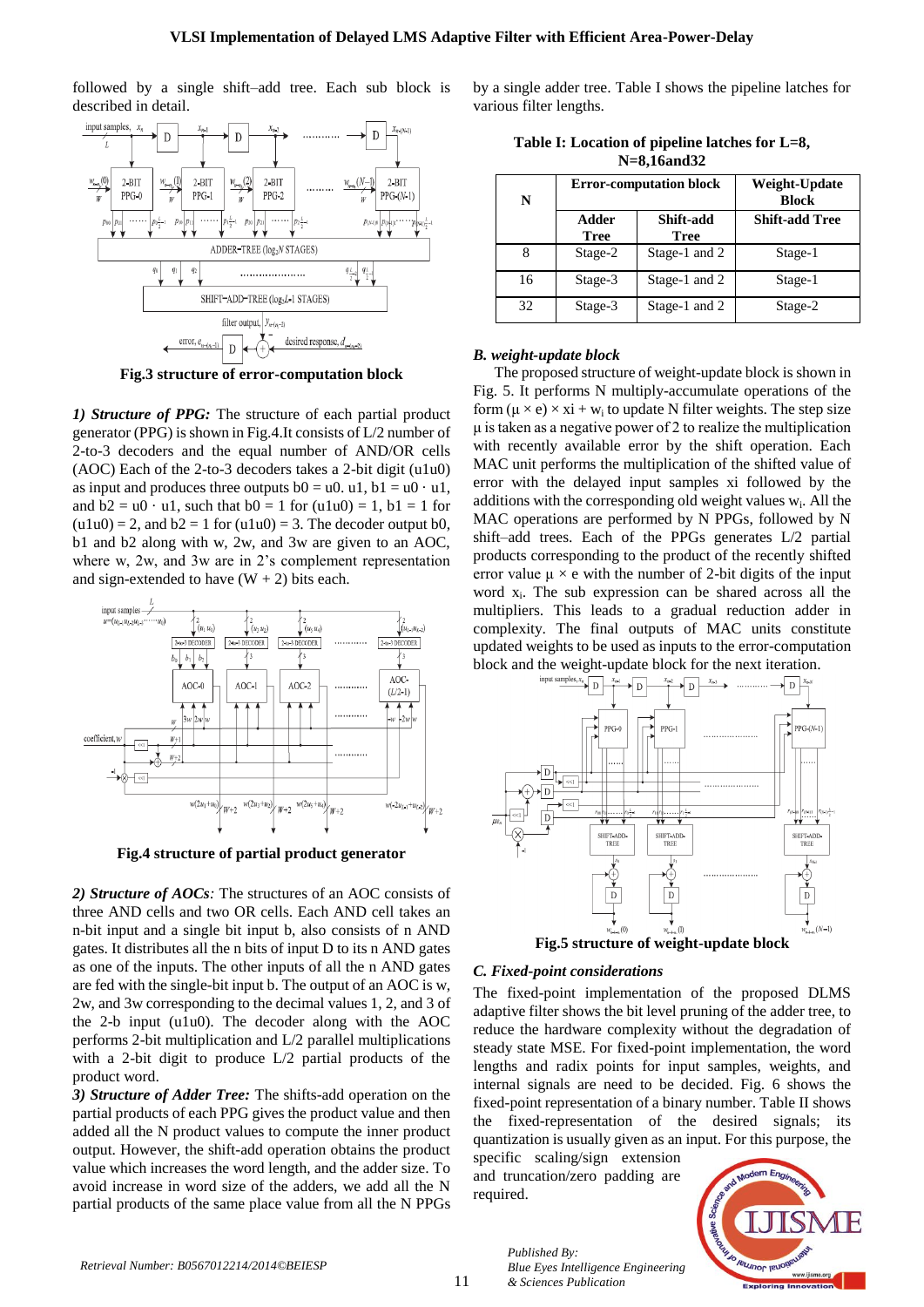Since the LMS algorithm performs learning so that y has the same sign as d, the error signal e can also be set to have the same representation as y without overflow after the subtraction.

| integer |                |          |       |                | fraction    |            |                |    |  |  |  |
|---------|----------------|----------|-------|----------------|-------------|------------|----------------|----|--|--|--|
|         | a <sub>r</sub> | $\cdots$ | $a_1$ | a <sub>0</sub> | D           | ٠<br>$b_2$ | D <sub>3</sub> | b4 |  |  |  |
|         | MSB            |          |       |                | radix-point |            |                |    |  |  |  |

**Fig.6 fixed-point representation of a binary number**

**Table II.Fixed-point representation of the signals of the proposed DLMS adaptive filter.**

| <b>Signal Name</b> | <b>Fixed-Point Representation</b> |  |  |  |
|--------------------|-----------------------------------|--|--|--|
| X                  | $(L, L_i)$                        |  |  |  |
| W                  | $(w, w_i)$                        |  |  |  |
| P                  | $(w+2, w+2)$                      |  |  |  |
| Ω                  | $(w + 2 + log2N, wi+2 + log2N)$   |  |  |  |
| y, d, e            | $(w, w_i + L_i + log_2N)$         |  |  |  |
| μe                 | $(w, w_i)$                        |  |  |  |
| R                  | $(w+2, w_i+2)$                    |  |  |  |
| S                  | $(w, w_i)$                        |  |  |  |

## **IV. ADDER TREE OPTIMIZATION**

The adder tree and shift–add tree computation can be pruned for further optimization of area, delay, and power complexity. The adder tree structure is given in fig.7. To reduce the computational complexity, some of the LSBs of inputs of the adder tree can be truncated and the guard bits can be used to minimize the impact of truncation on the error performance of the adaptive filter. To have more hardware saving, the bits to be truncated are not generated by the PPGs, so the complexity of PPGs also gets reduced. To have more hardware saving, the bits to be truncated are not generated by the PPGs, so the complexity of PPGs also gets reduced.



**Fig.7 structure of adder tree**

## **V. RESULT ANALYSIS**

The Simulation results are carried out for Fixed-point LMS adaptive filter to find out the low adaptation delay. The Simulation is carried out by the Modelsim 6.3f as a simulator tool. The performance of the delay block is simulated by giving various inputs to the weight-update block with various weight is given below. The error can be estimated from the various iterations which are shown below. The Simulation Model  $&$  its waveform for delay with its weights w1, w2, w3, w4 is given below in fig 8.



**Fig 8: simulation model for delay with Xn=10101010, Dn=00001111, Rst=1 And Clk=1**

The Simulation Model  $\&$  its waveform for delay with its weights w1, w2, w3, w4 is given below in fig 9.



**Fig 9: simulation model for delay with Xn=01100000, Dn=00000001, Rst=1 And Clk=1**

The Simulation Model  $\&$  its waveform for delay with its weights w1, w2, w3, w4 is given below in fig.10.



12